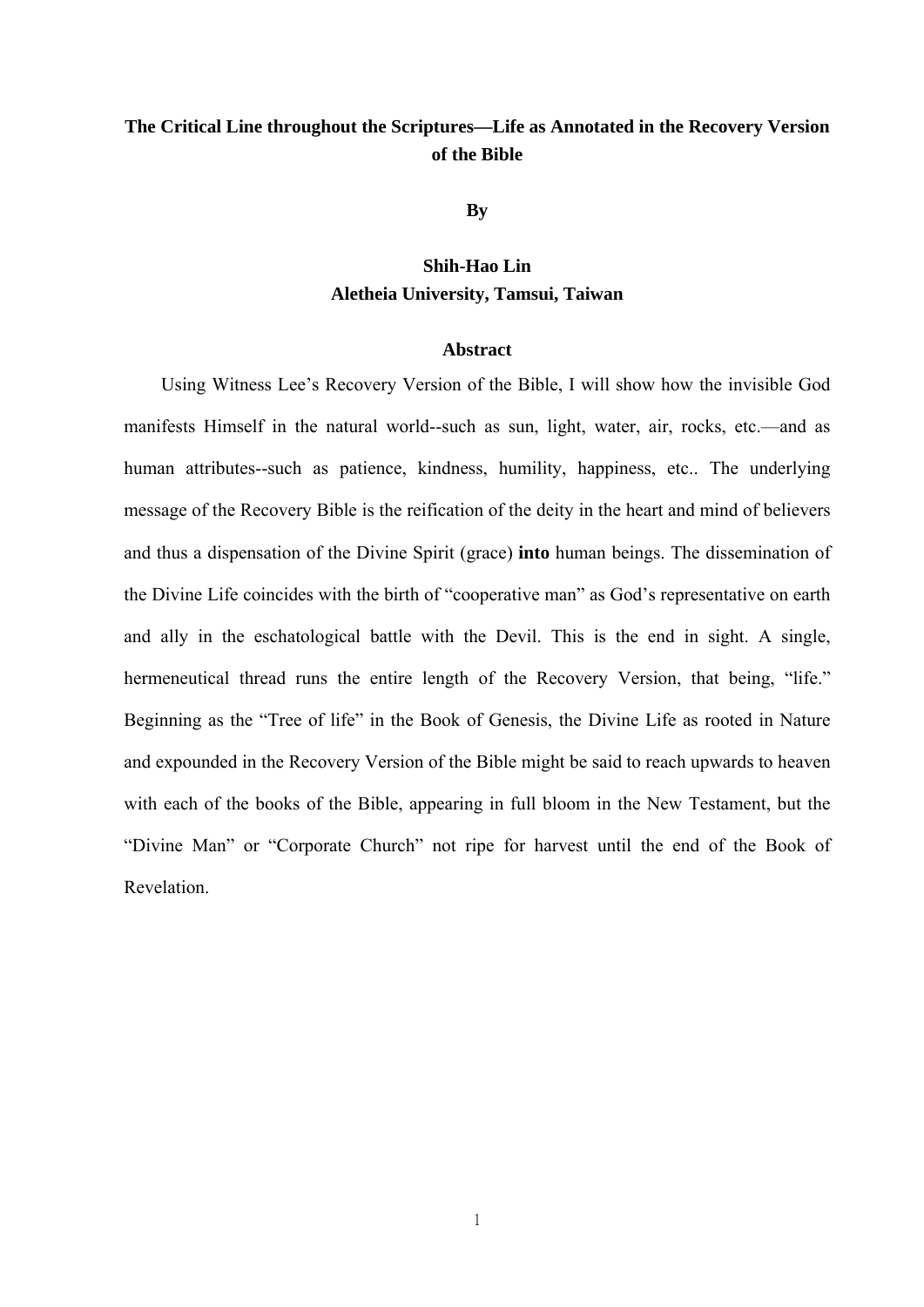### **Introduction**

In the first two chapters of the Bible, life is the center of God's creation. The two chapters reveal that God created the heavens and the earth among other numerous things (Genesis 1:1). Genesis chapter 1 is the complete record of the creation by God. On the sixth day, it says that He created man in His own image and then entrusted man with His authority (Genesis 1:26). In the Lord's Recovery and Recovery Bible, the mankind is a manifestation of God on earth and in heaven. The Creator God is hidden, invisible, and yet He is manifest in and through mankind. Moreover, He created one man, not thousands, humanity the offspring of one man, Adam.

In addition to the creation of man, and then woman, God cultivated a garden on earth, Eden, planting a tree at its very center; synonymous with life, it occupies the center of the very universe (Genesis 2: 9). God put the man in sight of the Tree of Life, facing it and hence at the center of creation. Location, both geographical and cosmological, was the first step in God's eternal purpose to create man as his vessel, indeed as the abode of the divine life: God as life itself, and in man as God's manifestation on earth (Genesis 2:7 footnote). In the Lord's Recovery, this also signifies the Triune God and embodiment of Christ, that is, the sustenance of human existence. Several passages in the New Testament confirm this, the divine, eternal, uncreated life essence of God none other than Christ (John John 1:1,4; 11:25; 14:6; Col. 3:4) and the embodiment of God (Col. 2:9). Importantly, the Tree of Life in the Book of Revelation grows along both sides "a pure river of water of life" (Rev. 22: 1-2). As Witness Lee explains in his commentary of the Bible, it is a "vine" in fact "that spreads and proceeds along the flow of the water of life for God's people to receive and enjoy" (Recovery Bible, p. 967). Moreover, the incarnation, crucifixion, and resurrection of Christ are said to be requisite to mankind enjoying life as celebrated in the ritual meal of the Lord's table where believers eat and drink in remembrance of Him (Recovery Bible, p. 13).

In sum, the divine/human life and Triune God is the leitmotif of the Bible taken as a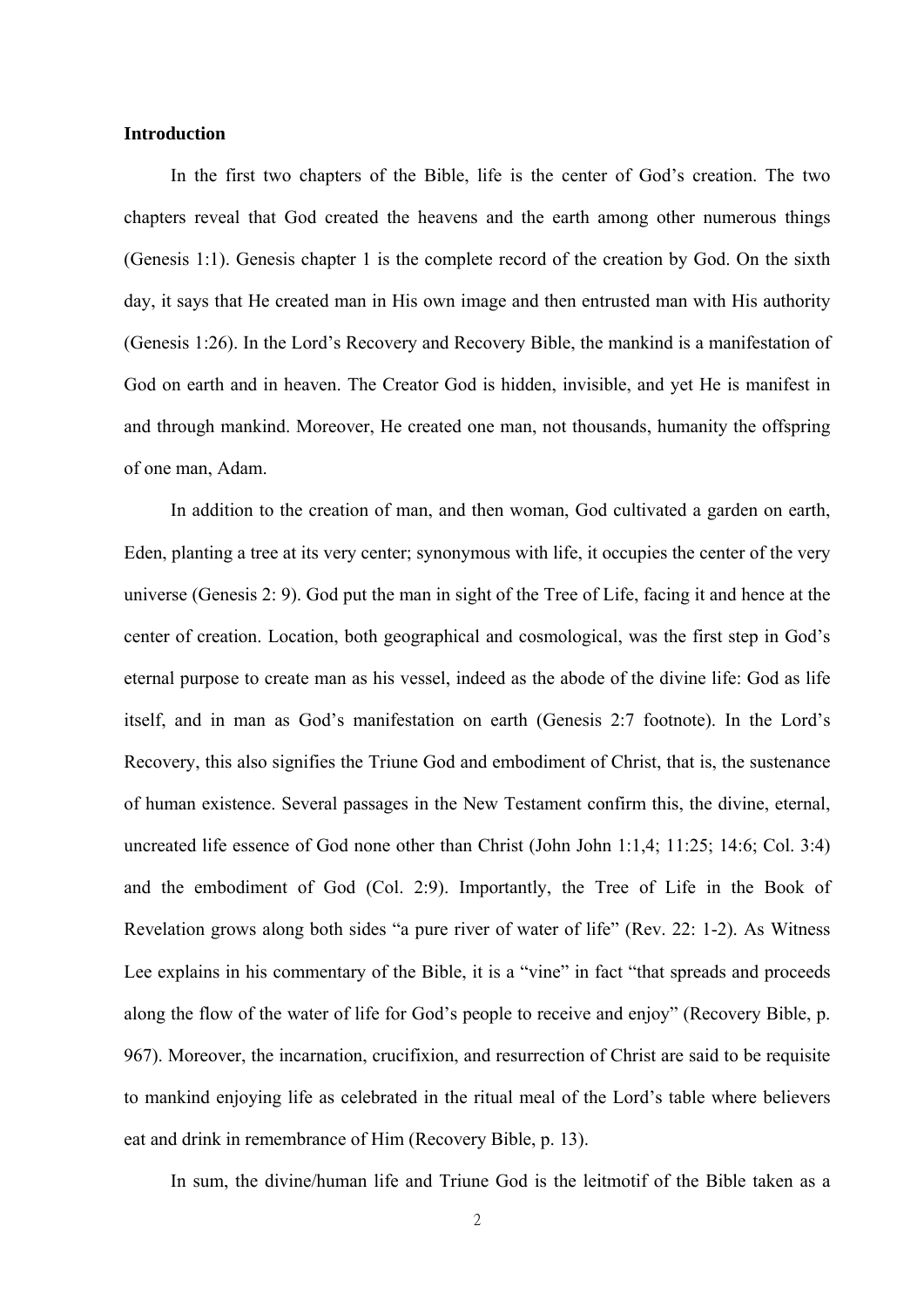whole, its alpha and omega—including the New Jerusalem or millennial kingdom—which the Recovery Version and commentary of Witness Lee make clear (Revelation 22: 1-2).

### **I. God's Original Plan for Creation**

 The first point is that God has purpose, intention, and a plan. What was God's purpose in creating man? The answer, according to Witness Lee is found in Genesis 1: 26 and  $27<sup>·</sup>$ 

 Let us make man in Our *image*, according to Our *likeness*, and let them have dominion over the fish of the sea and over the birds of heaven and over the cattle and over all the earth and over every creeping thing that creeps upon the earth.

In this case, God is said to create the inner man in His image and the outer man in His likeness. For Witness Lee, it is self evident that mankind's position in creation is a unique one, for human beings alone are stamped with the divine image and completely different from the rest of creation.

 The creation of the world in the Bible begins with the inanimate--light, sky, earth, and various planetary reflections of light. Gradually, life per se is introduced in stages, beginning with plant life and void of consciousness and followed by creatures of instinct and semi-conscious--fish, birds, cattle, beasts, and creeping things. Human beings occupy the highest level or degree of consciousness, coming at the end and a manifestation of God. The message here, again according to Witness Lee, is the dispensation of the divine life on earth, mankind created in the image of God and thus His authority or representative on earth.

There are two more expressions used in the creation story vis-à-vis plants and creatures. The latter are said to be created after "their own kind," whereas human beings are created "in His own image." The idea here is that animals are one species, plants another, but mankind a divine "species" or "race." In the Recovery Bible, Acts 17:28 is one proof for this, and reads: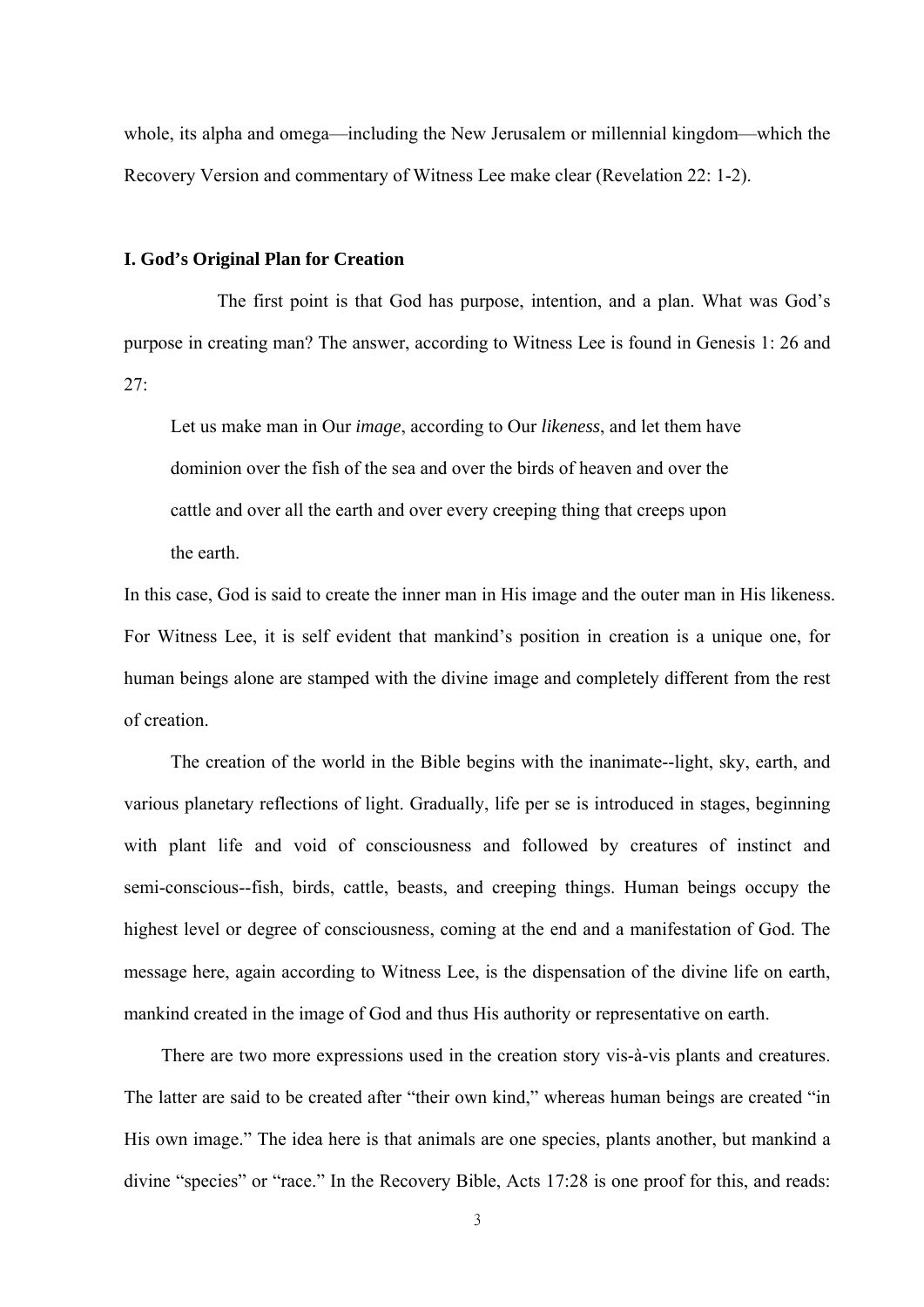"for we also are His race" (Recovery Version, p. 393). It stands to reason, of course, that mankind's proximity to the divine rules out any connection to nature or the animal kingdom, the Recovery Version militating against Darwinian evolution which blurs the line between humans and the monkey, elephant, and parrot, for example, seeming as if to possess certain characteristics—form, memory, speech—but neither individually or collectively an image of the Triune God. For Witness Lee, moreover, after the Fall mankind's likeness to God is not diminished.

 At this point, Witness Lee and the Recovery Version provide the following answers to the twin questions of life in the universe without plants, animals, or human beings--a cosmology without meaning—and the more vexing question of the image of an invisible God. As the Gospel of John makes clear: "No one has ever seen God; the only begotten Son who is in the bosom of the Father, He has declared Him" (John 1:18). The same idea is repeated throughout the New Testament, Christ as "the image of God" (2 Corinthians: 4: 4), indeed "the image of the invisible God, first born of all creation" (Colo. 1:15). As Witness Lee explains, mankind is joined inexorably to Christ as a consequence:

Christ is the image of the invisible God. God is invisible; yet He has an image. The invisible God has a visible image. No one has ever seen God, but Christ has declared Him. Hebrews 1:3 says that Christ is the express image of God's substance. Since man was created in the image of God and the image of God is Christ, man was created in the image of Christ. In Genesis 1:26 God said, "Let us make man in our image…." But verse 27 says, "God created man in His image." Here "His image" means the image of Christ. So, man was made in the image of Christ.

One may consider, too, what Watchman Nee is quoted as saying:

There are three in the Godhead—the Father, the Son, and the Spirit, yet only one has the image in the Godhead—the Son. When the Godhead was designing man's creation, the Bible indicates that man would be made in "Our" image (since They are one, "Our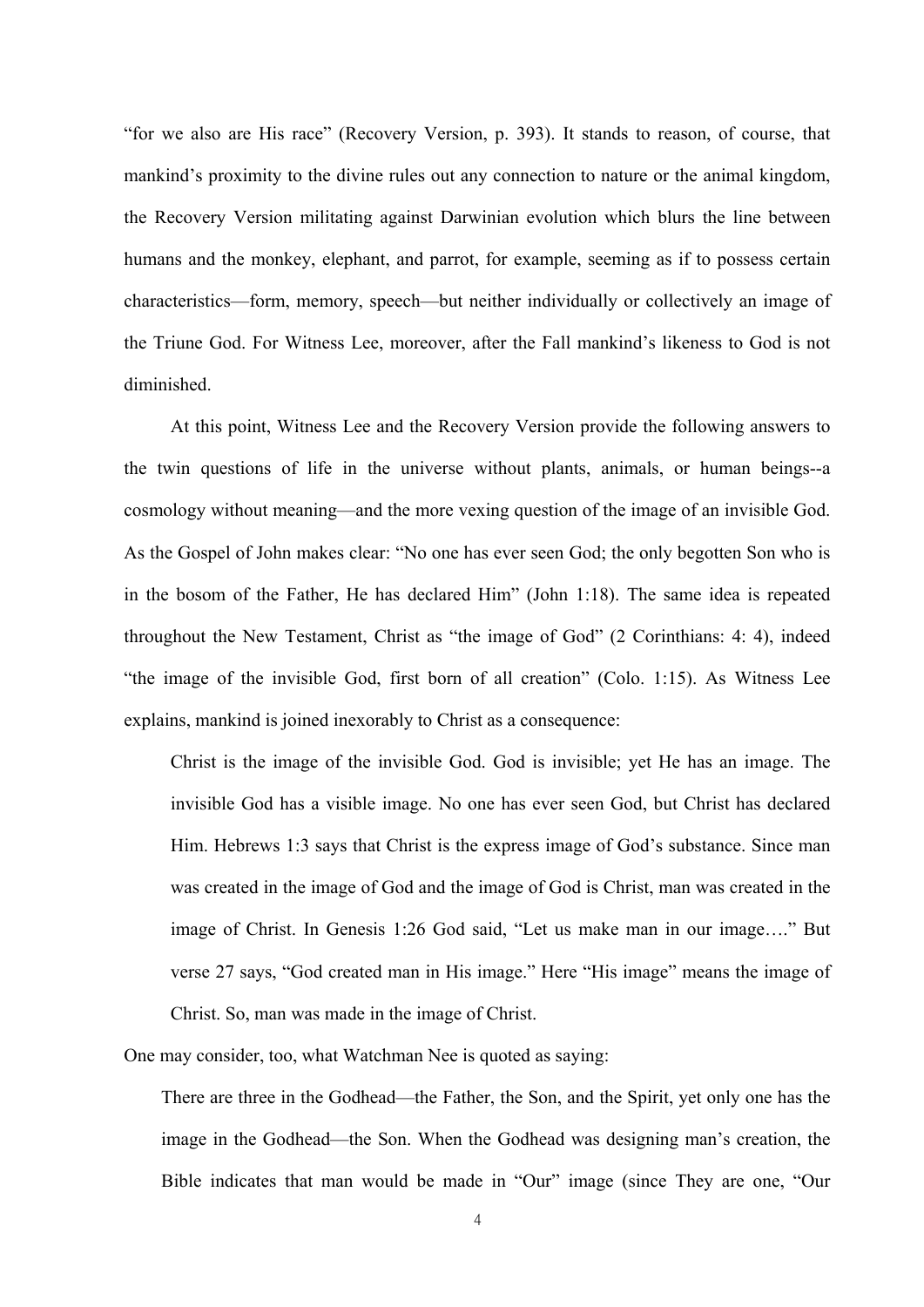image" was mentioned); but when the Godhead was in the actual process of making man, the Bible says that man was made in "His" image. "His" denotes the Son. From this we ascertain that Adam was made in the image of the Lord Jesus. Adam did not precede the Lord Jesus; the Lord Jesus preceded him. When God created Adam, He created him in the image of the Lord Jesus. It is this reason that it says, "in His image" rather than "in Their image" (Nee, 1993).

Moreover, as the Local Church scholar E. Marks argues:

Genesis 1:26 reveals that the one God has a plural aspect. In Isaiah 6:8 God said, "Whom shall I send, and who will go for us?" In this verse *I* is *us,* and *us* is *I.* These verses show us that God is not merely singular or mere plural. The God revealed in the Bible is "uni-plural" (Marks, 1996).

God created mankind with a purpose in mind, the Tree of Life the means to fulfill that purpose. In the Garden of Eden, God's purpose for mankind could not be fulfilled so long as Adam and Eve were in His presence. The commandment to eat suggests that eating of the Tree of Life was essential to God's plan (Gen. 2:9, 16; 3:22). The Tree of Life, according to Witness Lee, "signifies the Triune God embodied in Christ as life to man in the form of food" (Recovery Version, p. 13 n. 2). Importantly, when God breathed life into his nostrils, Adam did not come to life in the divine sense or take on the nature of God. In order from him to distinguish himself as God intended, it was necessary to partake of the fruit of the Tree of Life. Only by eating the fruit of the Tree of Life could mankind receive God and become his very essence. The divine presence, protection, and material joys the Garden of Eden offered mankind as a participant in the divine work did not provide the necessary sustenance mankind required to fulfill his mission without the Tree of Life and embodiment of God. As one Local Church encyclical points out, only by eating the fruit of this tree would mankind partake of God (Batten, 2006).

Related to this is the Local Church doctrine of mankind as a divine plurality or many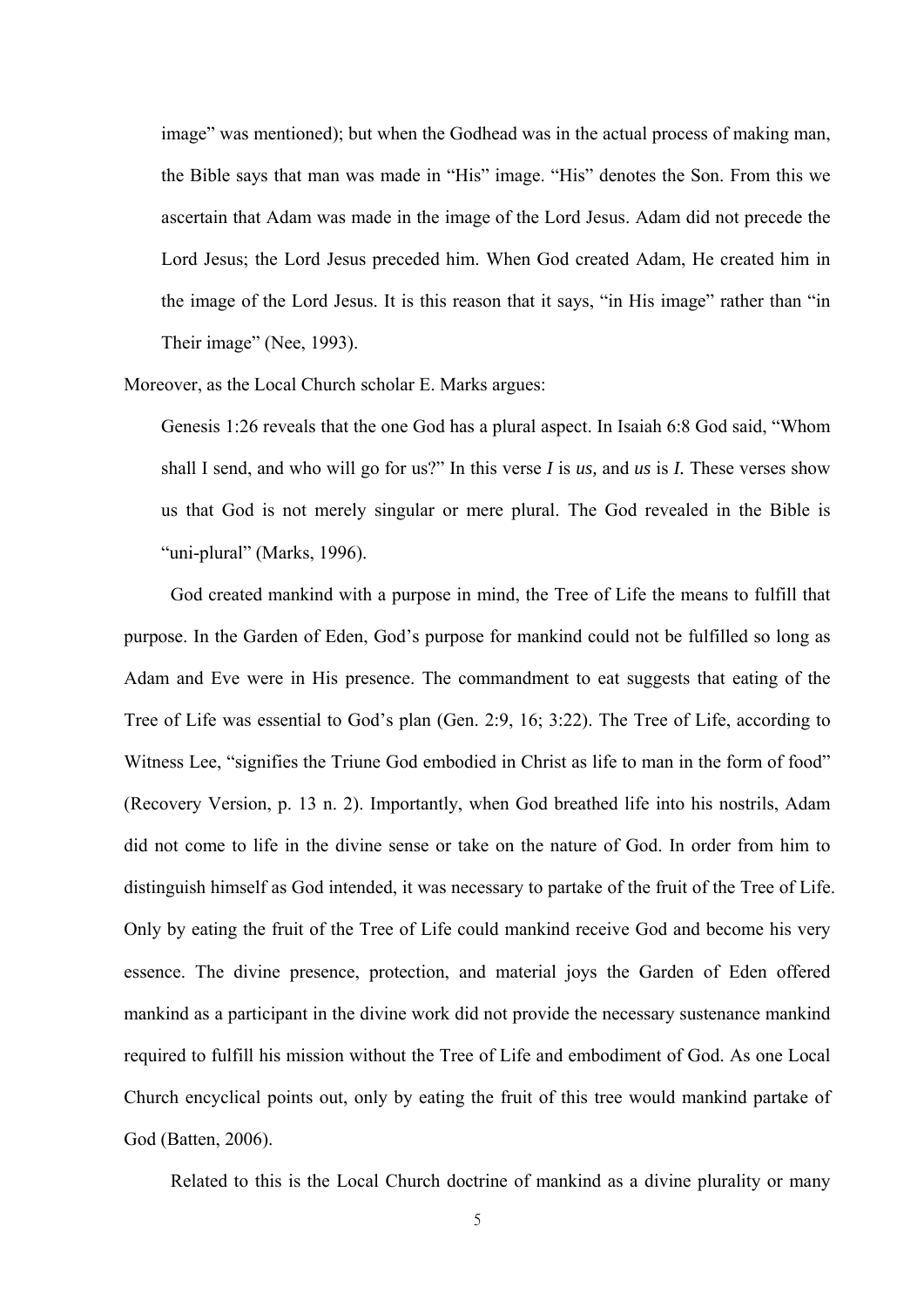sons of God. Romans 8:29 is cited in support of this, which in the Recovery Version reads: "Because whom He foreknew, He also predestinated to be conformed to the image of His Son, that He should be the Firstborn among many brothers" (Recovery Version, p. 456). God desires many sons, all His sons the image and likeness of his firstborn son. Contrary to the orthodox Christian understanding, the Son is not the only Begotten of the Father but the Firstborn or elder brother. And so, the divine plan is for a community of Christ-like human beings. God is said to value mankind to such an extent that he becomes a human being in order to claim mankind as His own.

 In sum, God has two ordained purposes: (i) the creation and collection of a community of persons in His image through which He can and will manifest Himself and (ii) to use them to conquer, that is, to "have dominion over" as it says in Genesis, but over His arch-enemy, Satan.

### **II. God's Eternal Will**

"God's Will" in Local Church theology is understood as something of a mystery notwithstanding and awaits "a dispensation of the fullness of the times, to head up all things in Christ" (See Recovery Version, p. 611, Eph. 1:9-10). Although everything in the universe is a manifestation of the divine plan, the so-called "mystery of God" has been just that, a mystery, from time immemorial (See Recovery Version, p. 477, Rom. 16:25). In the Recovery Version, the Epistle to the Colossians, the mystery of God is Christ, the center *of* all things and first *in* all things (Colo. 1:18; 2:2). Christ will also bring all things under His feet (Eph. 1:22). Related to this--the Christ as the first *of* and *in* everything—is the filling of mankind with the divine life as manifest in Christ.

In the Lord's Recovery, this is referred to as God's economy, or His universal administration and dispensation of Himself as the Triune God into His chosen, redeemed, and regenerated people, the corporate expression of the Body of Christ and essence of the New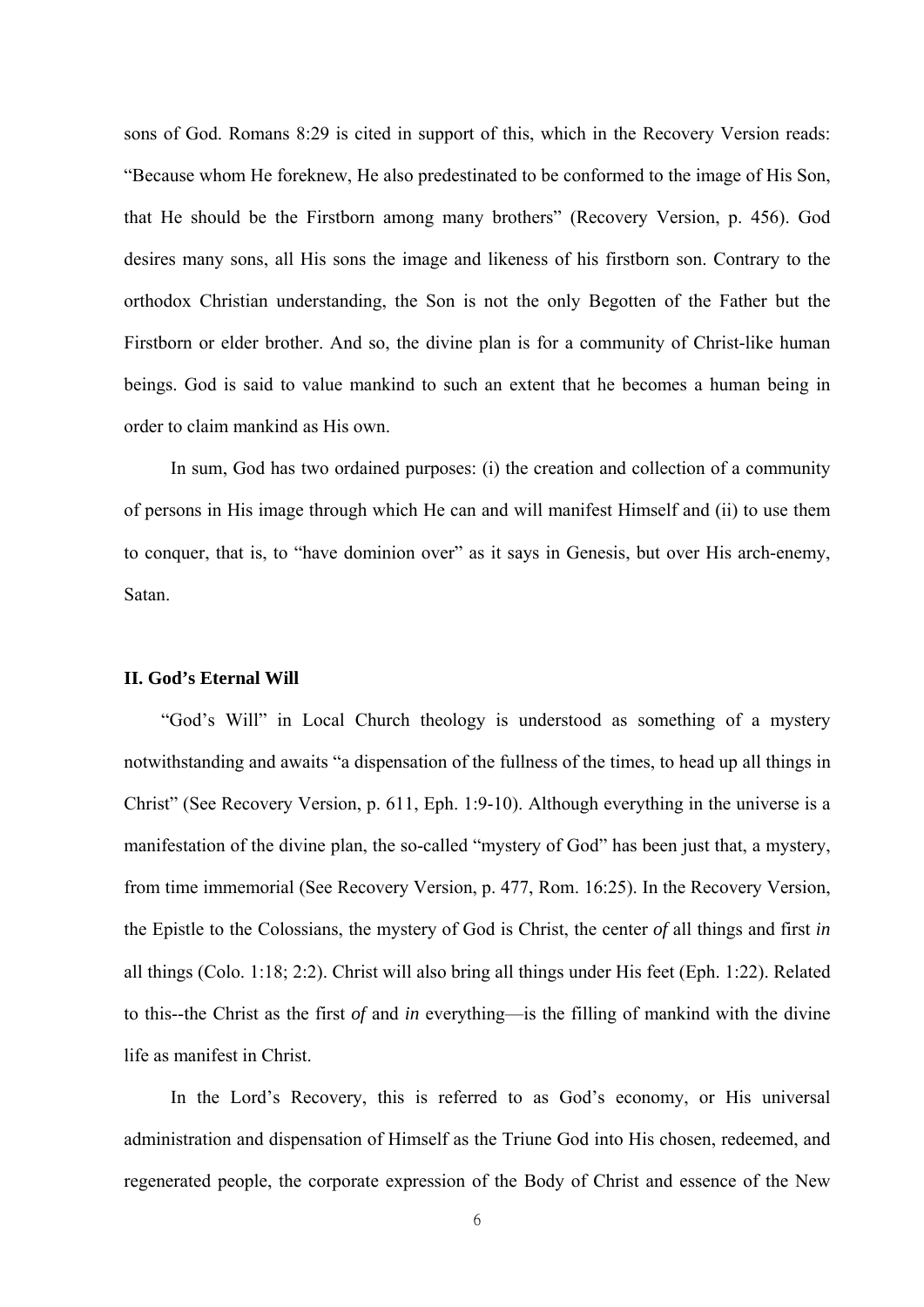Jerusalem. As Local Church scholar R. Kangas points out, God's economy is based, in part, on the translation of Ephesian 3:9 in the Recovery Version, "the economy of the mystery," which in the Authorized Version reads "fellowship of the mystery" (Recovery Version, p. 623). Here the Recovery Version looks to the original Greek to justify its translation, but in this case the Greek noun κοινωνια meaning "fellowship" from οικονομια or "economy" and from two Greek words, οικοσ and σομοσ, meaning "house" and "law" respectively. In Local Church theology, God's economy refers to a household and governmental arrangement wherein the wealth of His being is disseminated into His children, making them the House and Church of the living God (Kangas, 2007, Recovery Version, p. 708, 1 Tim. 3:15). The Greek noun οικονομια appears in Ephesians 1:10, but can be understood as "stewardship" and in reference to a "household arrangement." In the Recovery Version, and according to Witness Lee, God's economy is an administrative, domestic arrangement, and divine stewardship, the universe coming under a single dispensational administration. Indeed, both a literal and imaginative translation from the Greek of the New Testament is the source for much of this (Lee, 1985).

#### **III. Satan's Destruction**

 Satan's plot to usurp power from mankind whom God had made, causing Adam and Eve to rebel is another part of God's economy. Tempting mankind to look to another source for meaning and divine fellowship, this infusion of sin brought death into the world. Because of the Fall, mankind became subject to vanity and corruption (Romans 8:20-21). Satan threatened to undermine God's economy and render the divine purpose for mankind null and void. Satan required the assistance of a degree of craftiness to induce man to forsake the divine economy.

 Satan's plan revolved around the Tree of the Knowledge of Good and Evil. This tree, like the other trees in the garden, was a source of food and delightful to the eyes (Genesis 3:6).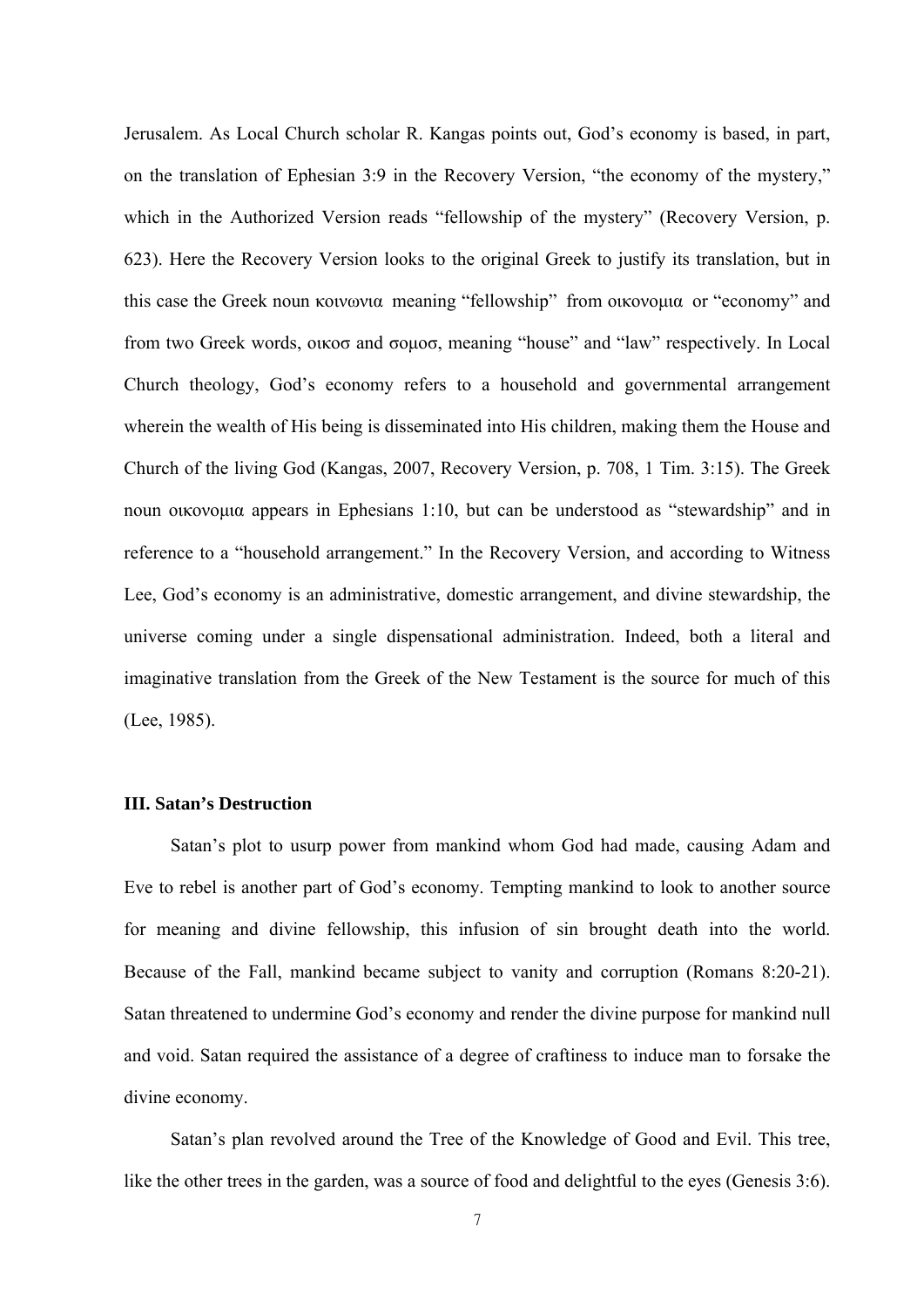The knowledge of good and evil belonged to God (3:22). The knowledge of good and evil made one like God and, as such, the highest and noblest aspiration of mankind (vv. 5, 22; cf. 1:26; 1 John 3:2). Satan employed a divine idea to alienate mankind from God, the Tree of the Knowledge of Good and Evil becoming the embodiment of Satan and a source of death, the Tree of Life closed to mankind and, with it, the means to fulfill God's purpose. The main point of difference separating Satan and mankind was, and is, life.

Importantly, Local Church theology holds that Satan brought death into the world through Adam. Adam, tempted by Satan, ate the fruit. The support for this is 1 Corinthians 15:21, where it says: "For since by man came death." The culprit is Adam. Adam did not die physically, but spiritually at first—an important corollary to this. Mankind chose do to evil, but not because of sin. Instead, death is said to be the first cause of sin entering the world. Adam brought death and sin into the world—and in that order. However, death here refers to the death of the spirit rather than the body. Death and sin are Satan's coworkers. One who spreads death is Satan's coworker. Death is characteristic of Satan. In God's eyes nothing is worse than death and nothing is better than life. And because death monopolized mankind's inner being, the Tree of Life was closed or a life of spiritual death might never end (Gen. 3:22). This, too, was part of God's economy.

 In Local Church theology, the Fall of Man was the handiwork of a deceiving serpent in the main (2 Cor. 11:3), the literal embodiment of Satan (Matt. 13:39; Rev. 12:9) and the great tempter (Matt. 4:3; 1 Thes. 3:5). In Genesis, Satan enters the Garden of Eden; in the Book of Revelation he will be case out of the divine/human presence (Rev. 20:9). In the meantime, he does all he can to corrupt humanity and thus stop God from carrying out His eternal plan (Gen. 3:1 footnote). Importantly, all those who follow Satan are said to be the spawn of that old serpent (Rev. 12:9; 20:2), the form of sin and the flesh of mankind (Rom. 7:18). After the Fall, Adam and Eve and their posterity are serpents in the eyes of God (Gen. 3:15 footnote; Matt. 23:33). As Local Church scholar J. Campbell points out, when Adam ate the fruit of the Tree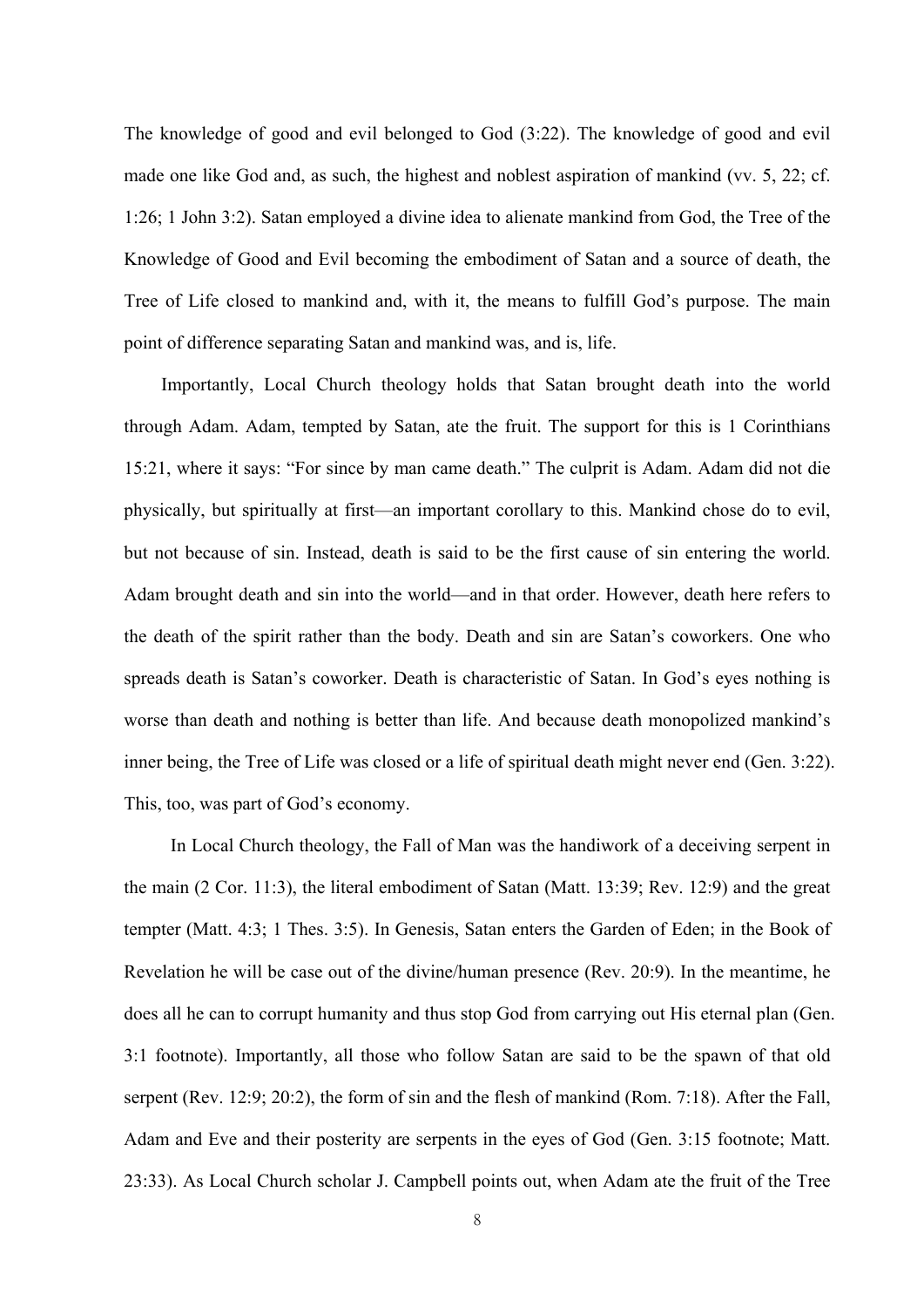of Knowledge of Good and Evil he became flesh, that is, infected by sin, and thus the progeny of Satin. Prior to this, Adam's body was a creation of God; after the Fall, Adam became a creation of Satan. However, this is not entirely negative since "fallen man" is simply flesh (Campbell,  $A & C, 4$ ).

#### **III. Bridging Genesis and Revelation: The Gospel of John in Local Church Theology**

A wide gap separates Genesis and Revelation, the Gospel of John joining the two, beginning with "In the beginning." And yet, John has no end, reaching back to eternity and looking forward to an indefinite future (LSM John, message 1.) Life is also central to the Fourth Gospel, Jesus Christ both God and savior of mankind and propagating a gospel of life and life eternal. As Witness Lee explains in his commentary on John 1:4 in the Recovery Version:

 Since v. 3 refers to the creation in Gen. 1, life here should refer to the life signified by the tree of life in Gen. 2. This is confirmed by the fact that in Rev. 22 John mentions the tree of life. Since life is in Him, He is life (11:25; 14:6), and He came that man might have life (10:10b). The introduction to this Gospel is composed of this entire chapter; it begins with life (v. 4) and ends with building (vv. 42, 51), that is, with the house of God. Hence, it is an introduction to life and building (Recovery Version, p. 261, Gospel of John, n. John 1:4).

Because of Satan's plot to destroy God's original plan to impart the divine life to the first man Adam, the Word became flesh (John 1:14). God takes human form and/or human nature to heal the sin that Adam brought into the world. This is the essence of the "Recovery," God becoming flesh (Rom. 8:3) but without sin. Jesus is the Lamb of God who takes away the sin of the world (John 1:29). A sinful mankind, as we saw, cannot eat from the Tree of Life, but Jesus, the God-Man, can and will, imparting the divine life back into mankind. And so God becomes flesh outwardly without sinning inwardly (Heb. 4:15). John 3:14 is cited as proof: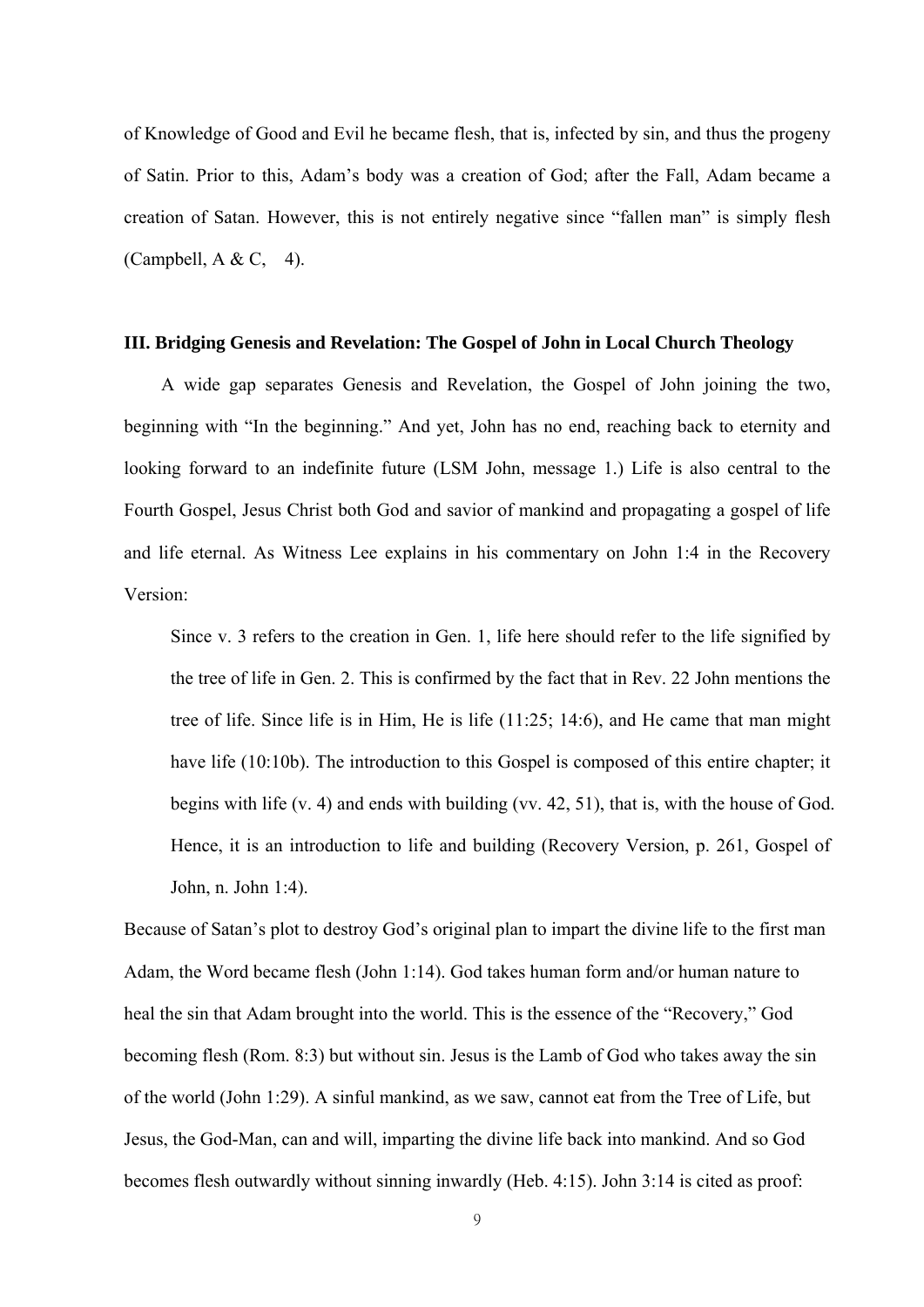"As Moses lifted up the serpent in the wilderness, so must the Son of Man be lifted up." And so, Jesus as the bronze serpent is a cursed creature on the outside only and without venom unlike Satan, the old serpent. Those bitten by the latter have only to look upon the former to be delivered from death and sin. What God lost in the first Adam will be recovered in the last Adam, Jesus, who is God incarnate. What the first Adam did not accomplish God's will have it accomplished in the last Adam and the very essence of life (John 10:10)--bread (John 6:35) and water (John 4:10)—and the giver of life (John 5:21). Mankind is alive because of the Word made flesh or living Christ (John 14:19; cf. LSM, John 1).

 In the Gospel of John, the coming of the Lord is the underlying theme of the first thirteen chapters. The Word becoming flesh entails the bringing of God into mankind and thus another manifestation of the divine essence in the world and recovery of the original plan for mankind. In the concluding eight chapters, death and resurrection are the focus. In the Lord's Recovery, the Word made flesh returns God to mankind; and then the death and resurrection of Christ returns mankind to God (LSM, John 1, p 17-18). The principle of life is thus one of metamorphosis from death to life (LSM, p. 77ff; John 6). Nine examples of life being restored or recovered in all its forms underscore this.

The first example appears in chapter three and concerns moral recovery: Nicodemus, a ruler of the Jews, is instructed by Jesus: "Unless one is born anew, he cannot see the kingdom of God" (John 3:3). The kingdom of God is a divine realm that one enters and requisite upon a divine infusion of grace or divinity. Only a divine life can abide divine things, that is, regeneration (John 3:3 footnote).

The second is the encounter with a thirsty Samaritan woman who desires refreshment at a well in chapter four. Her physical thirst is satisfied but Jesus will encourage her to drink from the well of everlasting life: "Whoever drinks of the water that I will give him," he explains, "shall by no means thirst forever; but the water that I will give him will become in him a spring of water gushing up into eternal life" (John 4:14). A third example appears in the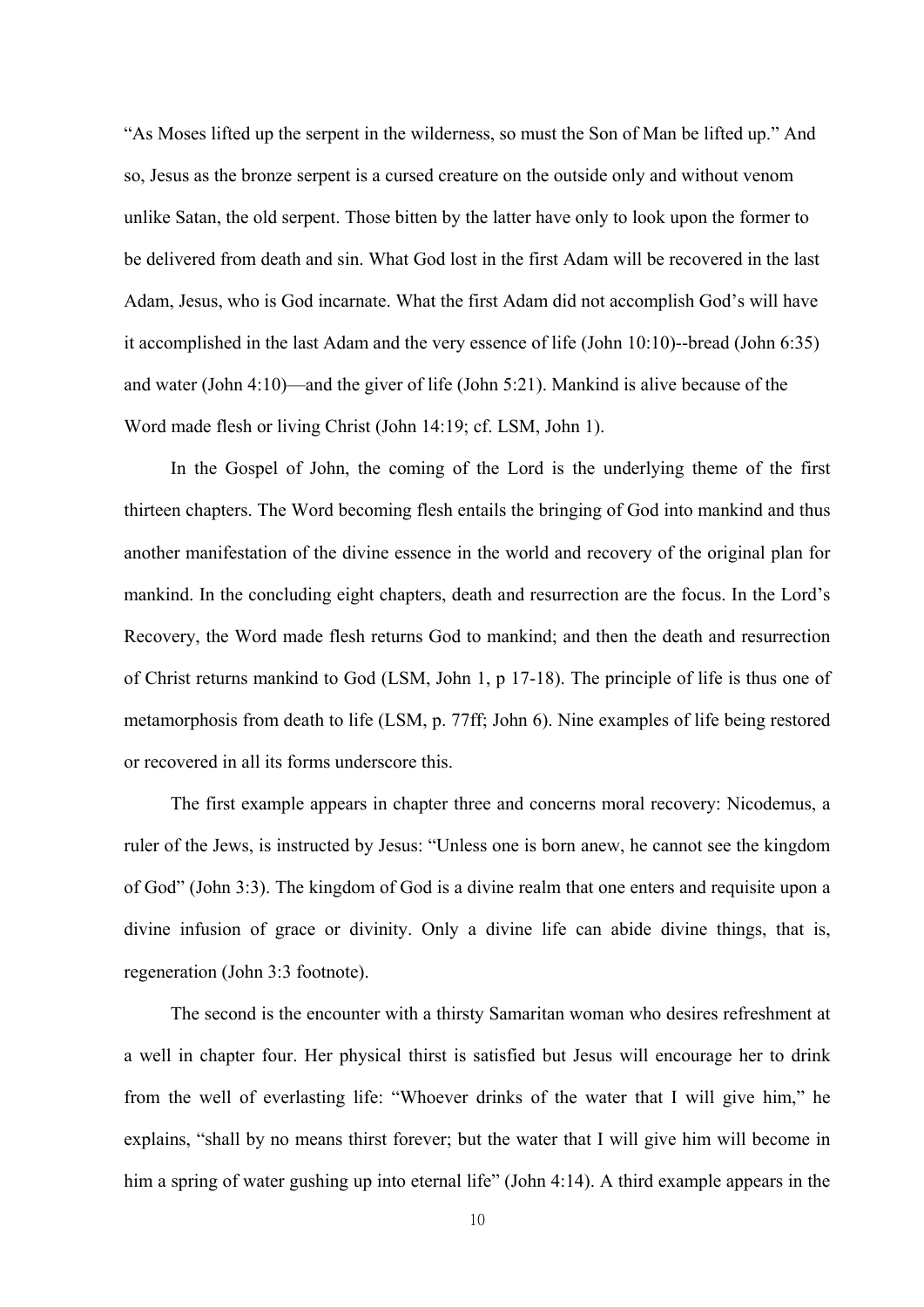same four and concerns the needs of a dying man whom Jesus heals (John 4:50).

The fourth is in chapter five where recovery from physical infirmity is the promise. Here a sick man paralyzed for 38 years will be told by Jesus: "Rise, take up your mat and walk" (John 5:8).

In chapter six, hunger as another threat to life and recovery from the same is addressed and the miraculous feeding of the five thousand from only five loaves and two fishes is recounted. "I am the bread of life," Jesus proclaims, "he who comes to me shall by no means hunger, and he who believes into me shall by no means ever thirst" (John 6:35).

In chapter seven, again the quenching of thirst is addressed. Another mass gathering, this one during the feast of Tabernacles, Jesus cries out: "If anyone thirst, let him come to Me and drink. He who believes into Me, as the Scripture said, out of his innermost being shall flow rivers of living water" (John, 7:37,38). Here, too, as in chapter two already discussed, it is a recovery from death unto live; and as we saw in Genesis, death is synonymous with the Tree of Knowledge of Good and Evil and life with the Tree of Life—life and death standing in opposition to one another (John, 7:38, footnote).

In chapter eight, bondage to and recovery from sexual sin is the focus. Jesus says to the woman caught in adultery after asking any without sin to stone her to death for her crimes: "Neither do I condemn you; go, and from now on sin no more" (John 8:11). In chapter nine, the needs of the blind, both physical and spiritual, is added to the list. After healing a man born blind, Jesus will use the occasion of yet another miracle to exclaim: "I have come into this world, that those who do not see may see, and that those who see may become blind" (John, 9:39). And then to Jews in particular: "I have come that they may have life and may have it abundantly" (John, 10:10). Here, the original Greek in verse 10 uses ζωην meaning "life" but in the verse that followers and where "life" is also the subject, it is the Greek ψυχην from which the English "psyche" comes. However, as Witness Lee explains in his commentary to the Recovery Version,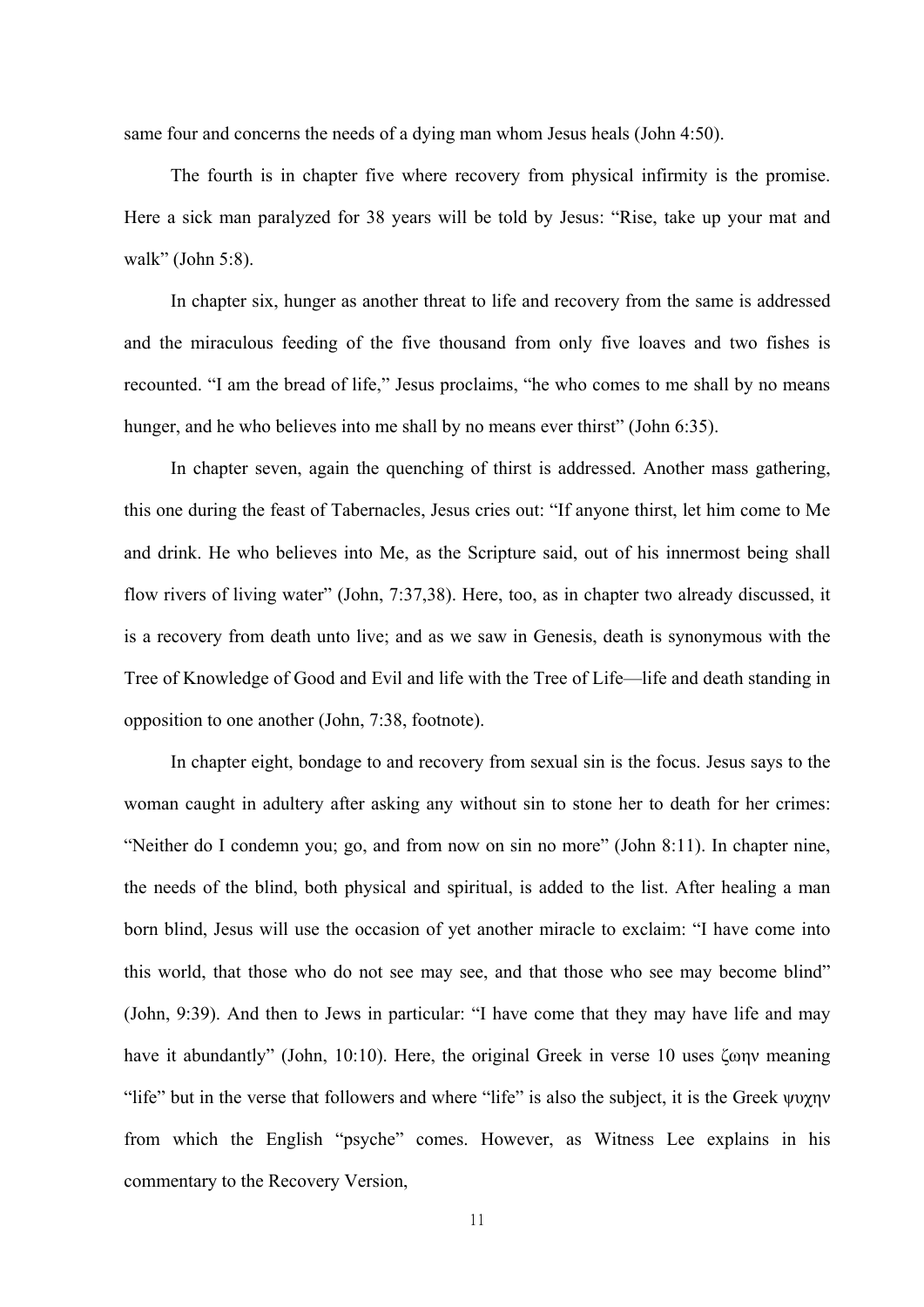as a man the Lord has the psuche life, the human life, and as God, He has the zoe life, the divine life. He laid down His soul, His psche life, His human life, to accomplish redemption for His sheep . . . that they may share His zoe life . . . His divine life, the eternal life, by which they can be formed into one flock under Himself as the one Shepherd (Recovery Version, n. p. 294).

The ninth and final example of recovery is found in chapter eleven and concerns the threat of death and need of resurrection. Here Jesus raises Lazarus from the death, declaring with a loud voice: "I am the resurrection and the life; he who believes into Me, even if he should die, shall live" (John 11:25, 43).

#### **V. The Consummation of God's Intention: The Book of Revelation**

In the Revelation chapter 22, verses 1 and 2 refer to a river of water of life, bright as crystal, proceeding out of the throne of God and of the Lamb in the middle of its street. And on this side and on that side of the river was the tree of life, producing twelve fruits, yielding its fruit each month; and the leaves of the tree are for the healing of the nations. The river here is the same as that in Gen 2:10-14 according to Witness Lee, signifying the abundance of life in its flow. It is one river, flowing to the four corners of the holy city. In John 7:38, the same river becomes many and symbolic of the different aspects and riches associated with God's Spirit of life (See Recovery Version, n. p. 967).

 The water of life is a symbol of God in Christ as of the Spirit of Himself flowing into His redeemed people, giving them life and sustenance and alluding to the water that came out of the rock in Horeb that Moses strikes (Exodus 17:6; Num. 20:11) as well as the water that flowed out of the pierced side of the Lord Jesus (John 19:34). By the time of the Book of Revelation it has become a river with its many tributaries, its font the throne of God which saturates the delta of the New Jerusalem. The millennial city is thus filled to overflowing with the divine life as an expression of the God of life.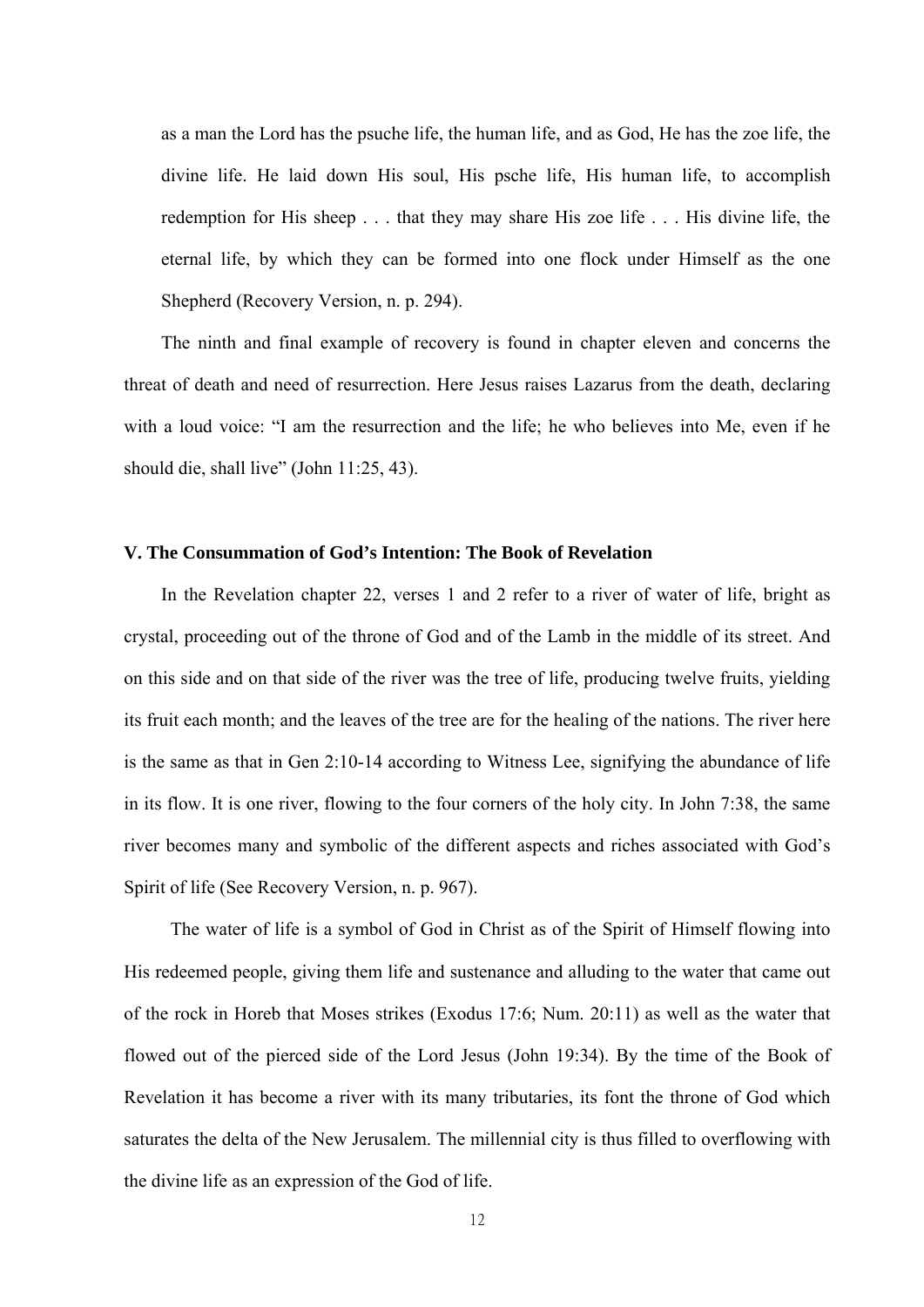As mentioned earlier, a single tree/vine grows along the banks of this river, which Witness Lee contends is none other than the Tree of Life and there for God's people and their express needs, nine in total, closed to mankind because of the Fall (Gen. 3:22-24), but open to believers through the redemption of Christ (Heb. 10:19-20).

### **VI. Conclusion: Coherence and Recovery**

 As Witness Lee ably demonstrates, the whole of God's revelation in the Bible is not only coherent but full of life, literally and metaphorically. What appears and disappears at the beginning reappears at the end—knowledge and life, and then life and knowledge. These two exegetical lines will find their logical conclusion in the Book of Revelation where the New Jerusalem and Lake of Fire stand in opposition one to the other.

God's eternal purpose to express Himself in a corporate way finds its clearest expression according the Witness Lee and the Local Church in Revelation chapter 21 where the New Jerusalem is a manifestation the glory of God (Rev. 21:10-11) and thus corporate expression of God, the Lamb the lamp and God as the divine light shining in and through Him (Rev. 21:23, Gk.). This same light is said to pierce the walls of the city, walls of jasper and crystalline expression of the divine image. God's creation, a corporate as well as civil entity, contain Him, are filled with Him, live by Him and in Him expressly. And so, the message of the Lord's Recovery, the Recovery Version, and the exegetical insights of both Witness Lee and his spiritual mentor Watchman Nee, can be reduced in one respect to the "corporate man" as the essence of the New Jerusalem and manifestation of God as center, essence, substance, content, and life that shines from within and through corporate mankind and how God's original intentions will finally be accomplished.

13